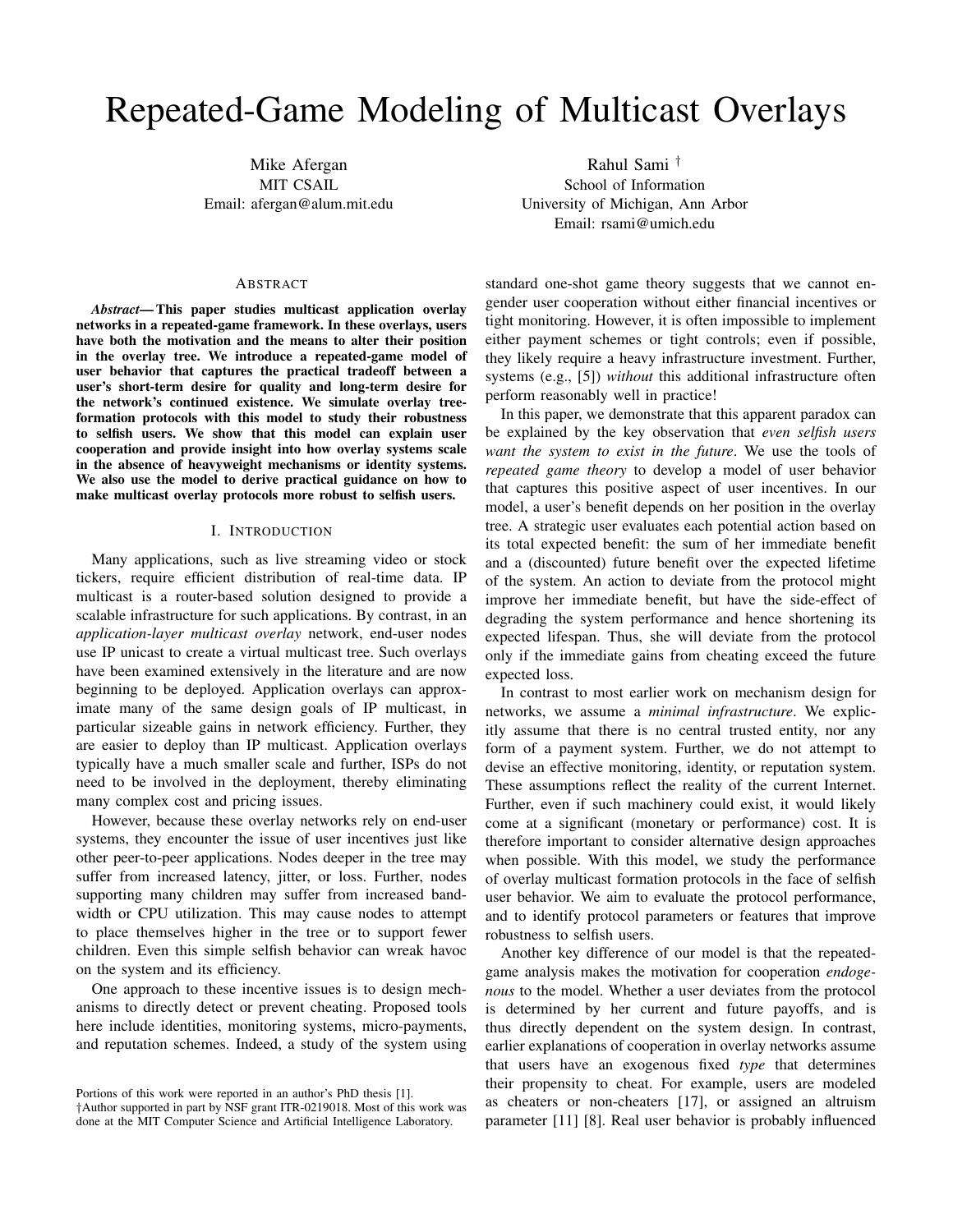by exogenous type differences as well as other factors such as bounded rationality. An ideal model would include all these factors. However, we believe that an endogenous model of cooperation is useful for two reasons. (1) It has fewer degrees of freedom than models requiring a distribution of altruism types; this makes it easier to make sharp, testable predictions. For example, our model naturally predicts that, as the number of users grows, the fraction of users who deviate will tend to increase. Such a trend was earlier observed in various systems by Huang *et al.* [12]. (2) Even if real user behavior involves both a system-independent altruism type and a system-dependent endogenous incentive to cooperate, the latter aspect is likely to be more useful to system designers.

We believe these two differences are significant and use our model to derive novel practical insight into multicast overlay formation techniques. Because our model explains a user's willingness to cheat based on her location in the tree, we can compare the robustness of different topologies and tree formation techniques. In simulation, we compare the tree-formation protocol NICE [2] to a naive tree-formation algorithm that maximizes the network efficiency. The results suggest that NICE is more robust to selfish users, and can actually lead to greater efficiency under fairly general conditions. We then consider the impact of a basic NICE parameter, the cluster size. We find that, under reasonable conditions, increasing the cluster size can create more robust, and thus potentially more efficient, trees.

We believe that our assumptions and style of analysis may be applicable to a variety of problems, including other peerto-peer applications, traditional wireless networks, as well as ad-hoc networking problems.

The rest of the paper is structured as follows. In Section II, we present some background information on overlay trees, focusing on the NICE protocol. In Section III, we explain and motivate the problem. In Section IV, we examine several natural candidate solutions, and argue that they are not useful in this setting. Given this motivation, we present our model in Section V and our simulation methodology in Section VI. In Section VII we present our core results. Because we use a simple and specific model in our main analysis, we then consider a wide range of relaxing assumptions in Section VIII, and see that our qualitative results are insensitive to these assumptions. We summarize our conclusions in Section IX.

## II. NICE AND MULTICAST TREE FORMATION PROTOCOLS

The purpose of a tree formation protocol is to connect the user-nodes to the source in an overlay tree that is efficient in multiple dimensions. Desirable properties include scalability, low communication overhead, and fast convergence in the face of nodes churn. Traditional performance metrics include *stress*, the maximum load induced on any router in the network; and *stretch* or relative-delay-penalty (RDP), the ratio of the latency of receiving a packet through the overlay versus directly from the source. Due to differing approaches, requirements, and tradeoffs between these metrics, there are a variety of proposed protocols for this particular overlay problem.



Fig. 1. A three-dimensional depiction of the NICE protocol. Leaders from the lower layers become the members of the higher layers. (Figure taken from [2])

For most of this paper, our analysis focuses on a particular protocol, NICE, which we select for several reasons. For the single-source application we consider, so called tree-first protocols which create singly rooted trees are most appropriate. NICE is a tree-first protocol which specifies several constraints on the tree (discussed below). Those tree-first protocols that do not specify constraints easily permit strategic manipulation. (For example, if a node can select its number of children, as in [5], it can easily select 0.) Finally, relative to other multicast-overlay protocols, NICE has been shown to have good performance across a variety of metrics [2] including communication overhead. While some of these metrics are orthogonal to our study, it makes NICE a good candidate for exploration.

NICE structures the user-nodes into a hierarchical tree of clusters. Roughly, each cluster contains nodes that are close to each other, according to some cost metric. These nodes in turn select the centroid of the cluster to be their leader. Clusters are arranged in a hierarchy of layers, such that the members of a cluster at layer  $\ell$  are leaders of clusters at layer  $\ell - 1$ , as depicted in Figure 1. As such, all nodes belong to a layer 0 cluster.

Tree maintenance is a completely distributed process. To join, a node descends through the tree, selecting the closest node in a given cluster and then querying it for its children. To balance the tradeoff between stretch and stress, the tree maintains a cluster size parameter,  $k$ . If a cluster becomes smaller than  $k$ , it merges with a nearby cluster that shares a common parent. Similarly, if a cluster becomes larger than 3k, the cluster is split, and the two new cluster leaders become children of the old cluster leader's parent. The cluster leaders also periodically attempt to improve the tree, either by transferring leadership to a new centroid or by finding a better parent.

Further details and results on NICE can be found in [2].

## III. THE PROBLEM

A crucial problem with many tree-formation protocols is that they assume that users will be faithful to the protocol. Unfortunately, users have *both the motive and the means* to alter their location in the tree. The location in the tree can significantly impact the stream quality and the load on a node. Further, in all of these protocols, there are a number of ways to lie and thus alter one's position in the tree. In this section we discuss these motives and means; and examine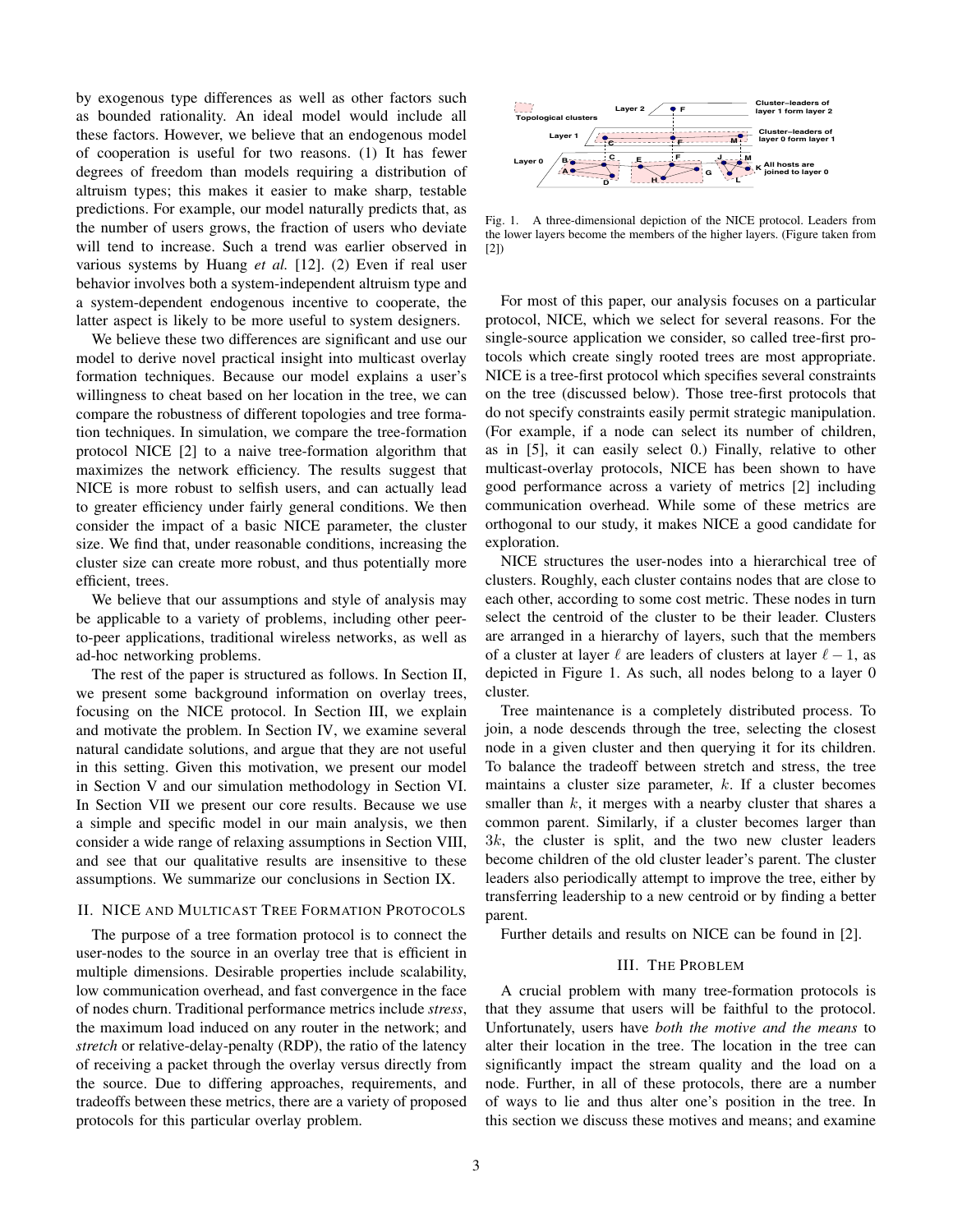some alternative approaches to the problem. Throughout this discussion, we refer to this tree-altering behavior as *cheating*.

## *A. Why Nodes Want to Cheat*

The utility of an end-user is a function of 1) the content (data, streaming video, etc) obtained from the tree; and 2) the responsibilities incurred from participating in the tree. These are in turn defined by the user's location in the tree and the tree structure. Consequently, the tree structure is very important.

For a large class of applications, *a node's proximity to the root significantly impacts the user utility*. In any networked application, processing by intermediate nodes creates the potential for decreased quality, such as increased latency, loss, or jitter. This is especially relevant in the case of overlay networks where the intermediate nodes are assumed to be enduser machines, with potentially limited resources.

Another practical consideration is that *supporting children has a negative impact on a user's utility*. Each additional child supported requires overhead state and resources. While this overhead need not scale linearly with the number of children, its impact can be non-trivial. This can be problematic for several reasons: 1) the user may also care about other tasks also running at that time, 2) the underlying application using the overlay may itself be resource intensive (e.g., streaming), and 3) the hardware and operating system of the machine is likely not optimized for it to function as a server. These concerns are validated in practice, for example, in that many peer-to-peer applications allow users to disable serving as a parent node [5] [15].

The result of these two considerations is significant. In the absence of any enforcement mechanism or concern for the future, these two factors can transform efficient overlay trees into degenerate, unicast trees.

## *B. How Nodes Can Cheat in NICE*

Given the incentive to cheat, it is important to understand how readily a node could eliminate children and/or move higher in the tree. Unfortunately, there are a variety of ways to do one and/or both in most protocols. In some protocols, such as those where the user selects the number of children she wishes to support (e.g., the CMU system [5]) this is trivial. In others, such as NICE, the process is more subtle but still quite easy.

For example, to move higher up the tree:<sup>1</sup>

- A node desiring to be part of a layer  $\ell$  cluster can just claim to be the leader of a layer  $\ell - 1$  cluster, even if such a cluster did not exist.
- A node can manipulate the heartbeat messages so as to become leader of a given cluster, and then continue to manipulate while refusing to relinquish leadership. This could be repeated multiple times to move up the tree. (This is discussed in further detail in [17].)

To support fewer children:

- A node can simply refuse to serve its children, or partially-serve them (e.g.,transmit a fraction of the packets).
- A node can delay or drop probes from new children
- When joining the tree, a node can select a cluster where performance is marginally worse but where it is very unlikely to become the leader.

The existence of these tricks should not be viewed as a flaw of NICE. It is designed to operate with faithful users and thus has no protection whatsoever from any of these cheats. Further, some of these cheats (such as some of the RTT manipulations) can potentially be addressed.

However, some manipulation techniques seem to be very difficult, if not impossible, to address. One particularly potent technique is a *Sybil attack*. Sybil attacks involve the creation of multiple identities to benefit the true user. Sybil attacks are particularly potent and particularly difficult to prevent. Amongst other significant practical obstacles for detecting Sybil attacks is the prevalence of Network Address Translators (NATs) – which cause many legitimate users to share the same IP address.

A Sybil attack can easily manipulate a NICE tree. For example, in the case of NICE, a user could simply claim that she is a layer  $\ell - 1$  leader and thus should join a layer  $\ell$ cluster. One simple defense would be to require the user to present the IP addresses of the user's children and descendants. However, a Sybil attack here would allow the user to create fake descendants and thwart that defense.

There are several possible, but ultimately incomplete, defenses to Sybil attacks. One simple approach to a Sybil attack is computational puzzles; for example, each parent could require each child to solve one puzzle per descendant. However, in this application, this is unlikely to be an effective solution. The puzzle is forced to be mild because the system must support a wide range of end-user machines, and just a few fake children might be sufficient for a node to cheat. Other approaches that are discussed in the next section include identities and payment schemes.

#### IV. WHY THIS PROBLEM IS HARD

This ability of a node to manipulate the tree formation protocol to its advantage is not unique to NICE. Rather, it is a general problem for multicast overlays that is difficult to solve without additional machinery. Here, we consider several reasonable proposals for addressing this problem and discuss the weaknesses of these solutions. For some approaches, a more in-depth discussion is warranted, but beyond the scope of this paper; here, we highlight the most salient points.

In considering the merits of each approach, we make two key assumptions. First, we assume that only a simple and lightweight solution is appropriate for this application. Clearly the problem of content dissemination could be solved with a variety of architectures.<sup>2</sup> Given that an end-user overlay is

<sup>&</sup>lt;sup>1</sup>These cheating strategies are not designed to be optimal or the easiest, but rather simple and likely effective. In Section IV we discuss how such strategies may be stopped – but also how some cheats cannot be readily prevented.

<sup>2</sup>One approach is to avoid any incentive problem by using a Content Delivery Network. Here the source pays the CDN, who in turn provides and controls all the server nodes.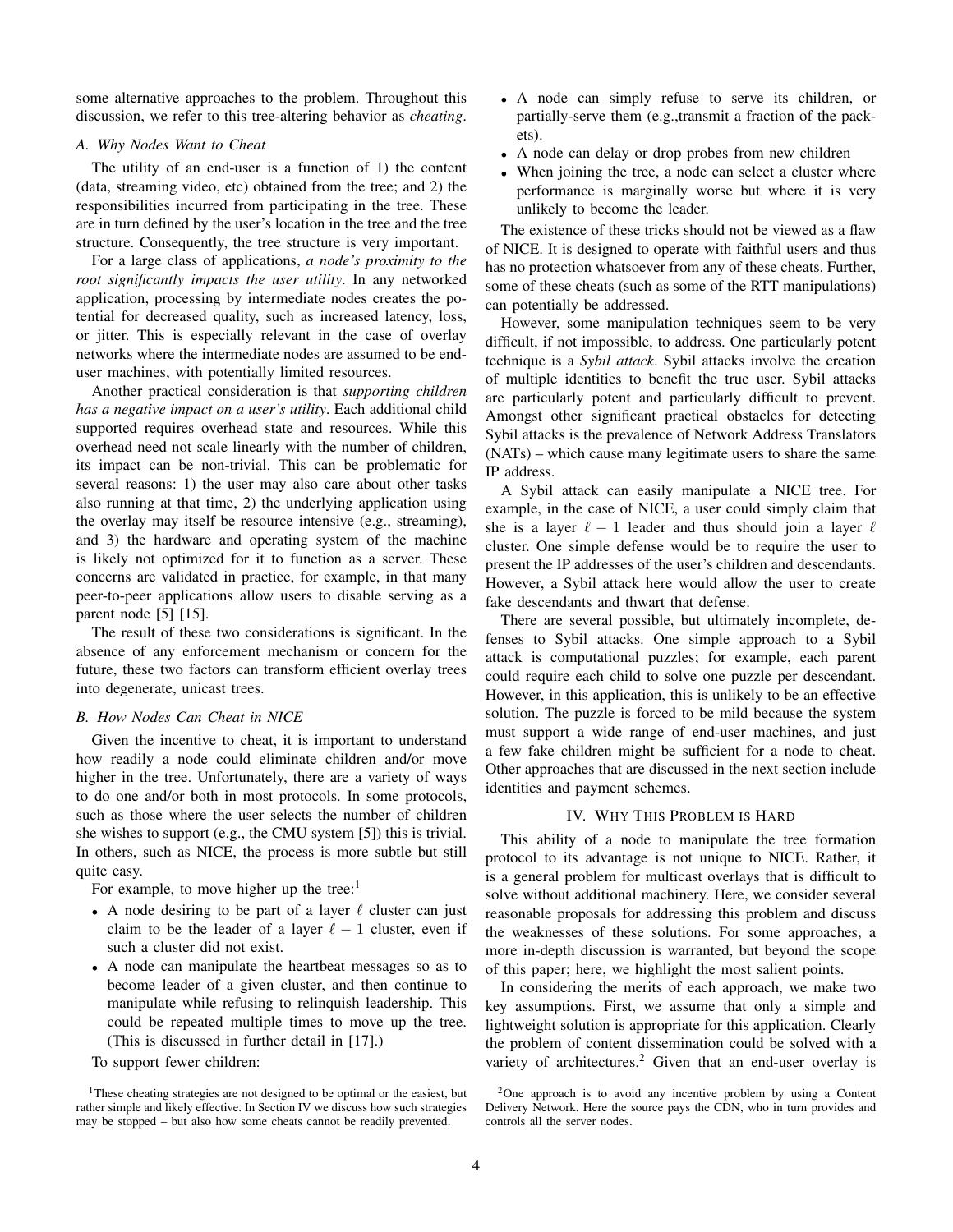being used, we presume that the content and the application are such that a simpler and more light-weight approach is most appropriate. The second assumption is that Sybil attacks from a given IP address can not be detected through direct means (e.g., examining the packets) nor directly prevented (e.g., computational puzzles). In light of these two assumptions, we believe that while each of the following approaches has merit, none satisfactorily addresses this problem.

- *Identities* A direct approach to stopping Sybil attacks is through the use of identities. The identities could be tied to a form of identification difficult to forge (e.g., inperson presentation of a passport), or could simply be costly to obtain. No wide-scale system exists today, but even if such infrastructure were supported by a thirdparty, it would have to be integrated into the overlay which involves overhead, complexity, and implementation cost. Further, identities may be inappropriate for the application due to privacy concerns or simply the hassle relative to the value of the content.
- *Micro-Payments* The most direct approach to the incentive problem is to introduce payments into the system. Proposals for such systems include leveraging the VCG mechanism [20] or taxation schemes [10]. Any payment system would need some additional infrastructure, and would probably require an identity system as well.
- *Bilateral Monitoring and Agreements* Bilateral monitoring and rewards have been proposed in other peer-topeer contexts such as peer-storage [6] and file-sharing networks [3]. However, multicast differs from these applications in that the flow of content is *unidirectional*– the parent never receives any content from the child. Therefore, this approach is not directly applicable. It is conceivable that bilateral exchange could be implemented by, say, using concurrent trees with the source alternating packets among the trees. However, in the absence of strong identities, it is also vulnerable to the Sybil attack.
- *Monitoring* Direct monitoring of nodes and their behaviors is an attractive, but difficult proposition. First note that in general there is no way for one node on the Internet to monitor the actions of another. However, one could imagine a system in which the source or indeed every node in the tree performed a series of tests on other nodes. For example, a monitoring node could pose as a new node to understand the tree topology, or could periodically require each node to provide information or pass a series of tests. Many of these approaches could prove hard, complex, and/or costly, and moreover they ultimately can be thwarted with Sybil attacks.
- *Reputations* Reputation schemes combine aspects of monitoring and identities. Many reputation and trustinference systems have been proposed for peer-to-peer systems (e.g., [13]) and even multicast-overlay networks [14]. These systems are challenged in at least two ways. First, they introduce additional overhead and complexity to the system. Second, there is a significant tradeoff be-

tween efficiency and robustness when using the reputation information.

- For example, consider a large number of legitimate users in a single sub-network. The efficient solution is likely form them in a subtree that connects to the tree near the source. In this topology, they will minimally interact with the rest of the system, and thus not earn a high reputation. If they are punished, this is clearly sub-optimal. However, if they are allowed to form such a tree, then the algorithm is vulnerable to a Sybil attack.
- *Intricate Tree Structures* One way to counter the Sybil attack is to build trees that directly minimize the benefits of cheating. For example, the protocol could build trees randomly or ensure that multiple entities at a single IP address are never together in a subtree. These approaches face the same challenge as reputation schemes: such a scheme may mitigate cheating, but at a potentially heavy cost in terms of efficiency.

## V. A REPEATED GAME MODEL

The negative results of the prior section are troubling for several reasons. They suggest that application overlays are not feasible in practice. Further, they do not explain the fact that, on a limited scale, such applications do exist on the Internet. A more complete model for this problem *must* explain this phenomenon of cooperation, and should ideally do so in a way that aids system designers to engender such desirable cooperation among users.

Our core observation is that *even selfish users want the system to exist in the future*. If multicast is being used, we assume it is to some degree required, or beneficial to the community using it. Reasons for this include a source trying to avoid a large bandwidth bill, or an end-user trying to avoid being shut down by an ISP or IT organization while broadcasting to a large group. In these cases, no user need care about the state of the network *per se*. However, all users want the overlay to continue to exist and thus indirectly care about the network's health. In this section, we show that this dynamic is well captured by a repeated game model.

## *A. The notion of repeated games*

We begin with a brief overview of the concept of a repeated game. For a more thorough summary, consult [16] or [9].

A repeated game is the repeated play of a particular *stage game*. Here, we consider the Prisoners' Dilemma, a canonical example which maps nicely to our problem. Two players simultaneously choose to either cooperate (C) or defect (D), with stage-game payoffs given by Table I as ordered tuples.

#### TABLE I

GAME PAYOFFS FOR THE PRISONERS' DILEMMA. PLAYER 1'S MOVES ARE THE ROWS, PLAYER 2'S MOVES ARE THE COLUMNS.

|  | (0.0) |
|--|-------|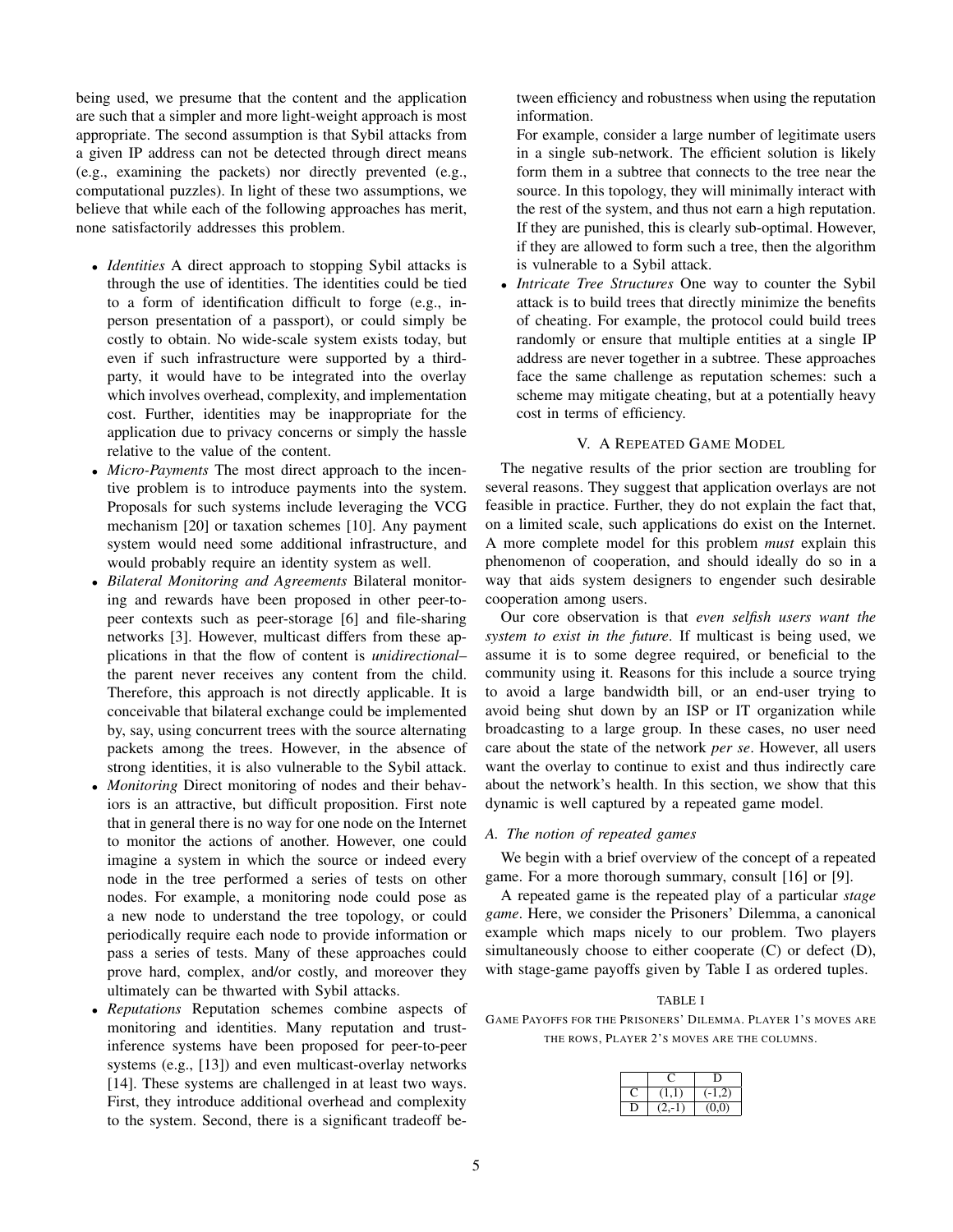In the one-shot stage game, both players will play D. Regardless of what the other does, it is always in the best interest for a particular player to defect. The only Nash Equilibrium (NE) of this game is therefore (D, D). Strikingly, if the players had both played C, *both* players would have been better off.

Now consider the case where the game is played repeatedly. If the players play a fixed number of rounds (known to both players), then the unique equilibrium is still (D,D). However, when the number of rounds is infinite or unknown, other equilibrium outcomes are possible.

For example, consider the following strategy for each player:

1) Play C

2) If the other player ever plays D, then play D forever.

If the game is infinite and players do not discount future periods, then repeatedly playing (C,C) is as an equilibrium outcome. Here, the threat of punishment causes the selfish players to not defect. This class of repeated equilibria results, referred to as the Folk Theorem, can occur even when the game is finite and/or players are impatient.

We can formally analyze this class of equilibria by defining the user's decision making process. The standard approach in repeated game theory is to model the user as attempting to maximize the discounted sum of all rounds' payoffs. Thus, if  $p_i^{(k)}$  represents player is payoff in the kth round, player is total payoff  $P_i$  is given by

$$
P_i = \sum_{k=1}^{\infty} \delta^{k-1} p_i^{(k)}
$$

Here, the parameter  $\delta$  satisfies  $0 \leq \delta \leq 1$ ; values of  $\delta$  strictly less than 1 can be used to capture the probability of the game ending after each round, a real or psychological discounting that player  $i$  applies to future payoffs, or some combination of these effects. In this case, the players will cooperate only if  $\delta$  is sufficiently large relative to the parameters of the game and the particular strategy being played. This model explains the emergence of cooperation among the players in this game and permits analysis of the relationship between the game, strategies, and outcomes.

## *B. Repeated-game modeling of overlays*

We now turn to repeated-game modeling of the multicast overlay systems. Note that a user's options of following the protocol or cheating map to the "cooperate" and "defect" strategies of the prisoner's dilemma, although there are multiple possible cheating strategies. A user's payoff at each step is determined by her position in the multicast tree. The payoffs are represented by her utility function. As discussed, it is natural to assume that a user's utility decreases with increasing depth or increasing number of children to be served.

In our model, we assume that the original need for the multicast network, and thus the indirect motivation for cooperation, is network load. We define network load as the total number of unique packet-hops to deliver all the traffic, which is analogous

to average stress. If the load is too high, or close enough to the unicast load, the future existence of the network is in jeopardy. There are several potential reasons for this phenomenon. An ISP or IT department might shut the overlay down if there is too much traffic; the source might stop using an inefficient network; or, the community might abandon the system for a competing system.<sup>3</sup>

The second key aspect of the system is that the performance of the entire overlay network affects this likelihood of it ceasing to exist. We model this by postulating a (*e.g.*, ISP) *Response Function*. This function determines, for a given value of the network load, the probability that the system will be shut down after the current round.

For this feedback to work, the nodes require some signal of the load, and also some knowledge of the response function. In practice, users can obtain a reasonable indication of the network's state from the source, or from traversing the network itself. Similarly, the (non-strategic) source could provide information on the response function. This could be a datafeed or a more crude method, such an email to users regarding the pressure the source is getting from its ISP. Finally, we note that in practice, the users do not even need a noisy signal of the entire response function, but only the local derivative. For simplicity, in our model, we assume that the users have perfect information as to the state of the network and the direct impact of their actions. (We will relax these assumptions in Section VIII.) In our model, users do not consider the impact of their actions on other users' willingness to cheat. (We discuss this assumption more formally in Section VI-I.)

Combining these key components, our model can explain cooperation in overlay networks without relaxing the standard model of an individual as a rational (selfish) utility-maximizer. This idea is deeply rooted in the game theory literature. However it contrasts starkly with the Computer Science literature on this class of problems that uses *exogenous types*. For example, Mathy *et al*[17] models cheating in multicast overlay trees by randomly assigning a given percentage of users to be cheaters. These cheating nodes always cheat and the other nodes are not selfish and always faithful. Similarly, Feldman *et al* look at the related problem of cooperation in the context of peer-to-peer file sharing. They develop threshold [8] and randomized (mixed) [7] strategies which produce a cooperative equilibrium. While the notion of repetition is implicit in their models, the relevant parameters (the threshold or mixing proportion) is again a type exogenous to the model. By contrast, *in our model, the motivation for cooperation is endogenous*. All users are selfish, yet their desire to cheat is tempered by their concern for the network and informed by their current and potential future payoffs. This in turn is a function of the overlay network topology, facilitating analysis of protocol decisions.

<sup>3</sup>In addition to network load, alternative motivations could and likely do exist. These could include concerns about source load or about degradation of quality in the face of fixed capacity and other resources. We believe that these models can be shown to be functionally equivalent. However, we omit such a discussion due to the space constraints, and for clarity.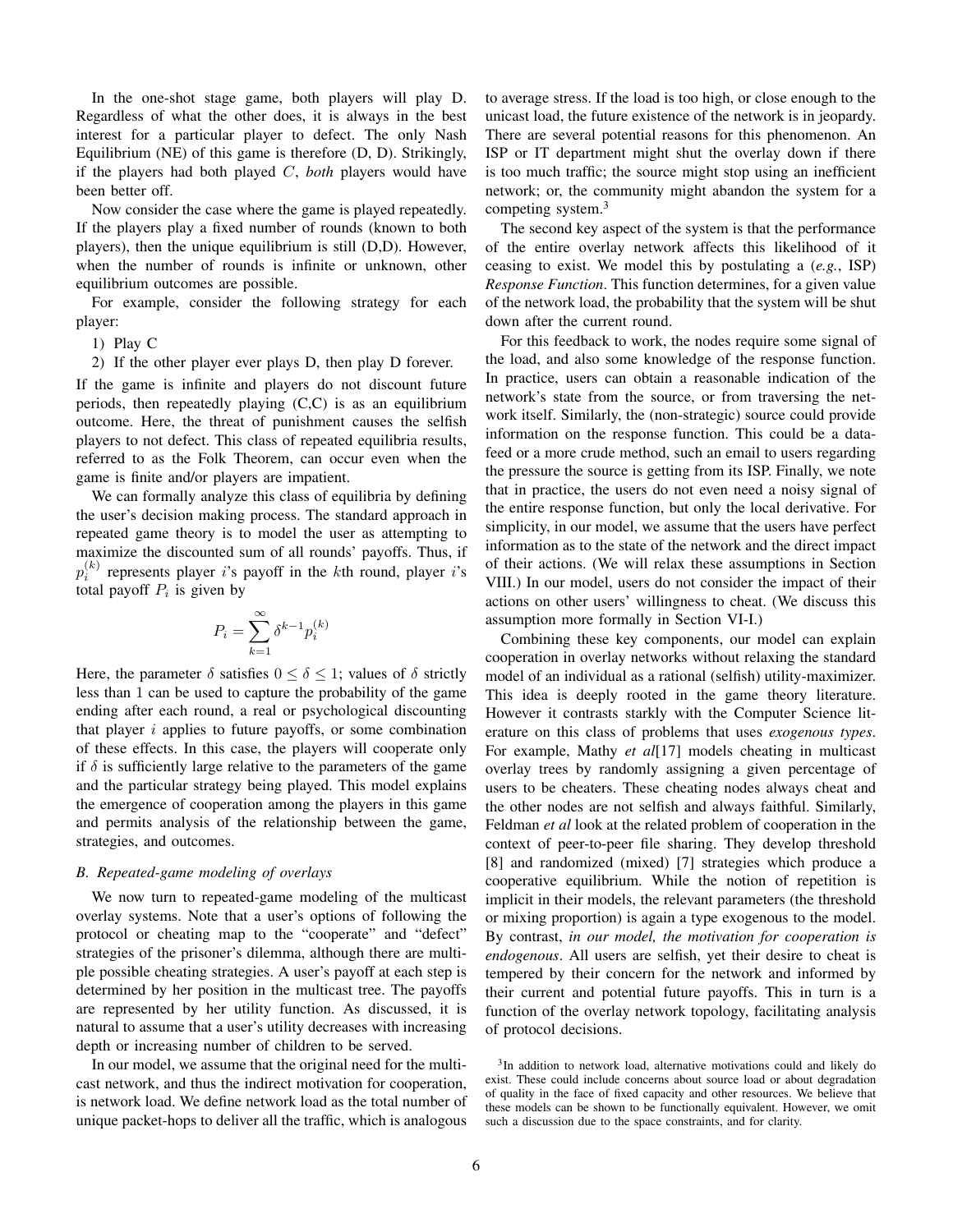We believe that a complete model of user behavior likely includes such generosity (captured in altruism types) and nonzero action costs (captured in epsilon-equilibria [4]). Here, we focus on the repeated game, which we feel is a simpler explanation and a more useful tool. The repeated game cleanly explains why these networks work well for few users but do not necessarily scale without additional mechanisms. Further, by making the incentive to cooperate endogenous, it facilitates system analysis and architecture comparison.

## *C. Formalizing the Repeated Model*

Based on these assumptions, we can now model the entire game. We group the definitions and discussions based on what they impact the most. We then present the equilibrium equations.

*1) Instance Definition:* An instance of the game is defined as follows:

- A network,  $G = (V, E)$ , V and E are finite.
- A set of nodes N to be served,  $N \subset V$
- A single source,  $s \notin N$ ,  $s \in V$  which sends a stream of data to all nodes directly connected to it. The source has infinite capacity and constant utility.
- A single, atomic, piece of content to be sent from the source to the end-users.

*2) Tree Related Definitions:* Given a problem, we have an algorithm, A, which constructs an overlay topology, T.

*Definition 1:* The load of a given link,  $\ell$  for a topology T and network graph G is denoted as  $L(\ell, T, G)$ . The load of an overlay topology, denoted  $L(T, G)$  or  $L(T)$ , is defined as the sum of the edge links:

$$
L(T, G) = \sum_{\ell \in E} L(\ell, T, G)
$$

*Definition 2:* A *valid* tree is one that satisfies the following properties:

- 1) All N nodes are connected by  $T = A(G)$ ; and
- 2) All nodes satisfy the individual rationality constraint, that is,  $u_i(d_i, c_i) \geq 0 \ \forall i$ .

We now define the ISP response function, which represents the probability that the game will end in a given period. In our analysis we examine particular response functions, but in general, we could use any response function  $R$  that satisfies certain properties. We formalize this by defining  $T_{max}$  to be the unicast tree. That is,  $T_{max} = \{(s, i) \forall i \in N\}$ .  $T_F$  is defined to be the faithfully constructed multicast overlay tree, adjusted by connecting nodes who are further from their parent than the root to the root. Let  $L_F = L(T_F)$  and  $L_{max} = L(T_{max})$ .

$$
1) R(L_F) = 1.0
$$

- 2)  $R(L_{max}) < 1.0$  and  $R(L_{max}) \ge 0$
- 3)  $\frac{d\hat{R}(L)}{dL} \geq 0$  for  $L_F \leq L \leq L_{max}$

The first requirement says that the network will exist if users are faithful. <sup>4</sup> The second says the unicast network will continue to exist with some probability strictly less than 1.0. And the third adds that for valid  $L$ ,  $R(L)$  increases with  $L$ .

- *3) User Model:* Given an overlay tree, T, we have:
- $d_i(T)$  denotes the depth of node i in tree T, and  $c_i(T)$ denotes the number of children that  $i$  supports in  $T$ .
- $u_i(T) = u_i(d_i(T), c_i(T))$ .  $u(.)$  is strictly decreasing in both  $d_i$  and  $c_i$ .

As discussed in Section V, users have knowledge of  $L(T)$  and  $R(.)$ , but not T nor the history of plays that produced T.

*4) User Decision:* At any point in time, a user may accept the faithful position in the tree  $(d, c)$  with associated load L, or cheat and obtain some alternative  $(d', c')$  with load L'. By construction we have  $d' < d$  and/or  $c' < c$ . We have  $u(d', c') \geq u(d, c)$  but such a deviation will produce a new load  $L' > L$ . As discussed above, while we later relax these assumptions in simulation, we assume that all users have perfect knowledge of  $R(.)$ , L, and  $L' - L$ . We also assume that in practice they can observe  $\delta$  and c.

If a user accepts a  $(d, c)$  (other than  $(1, 0)$ ), decreasing the chances of the network's future existence must outweigh the benefits of changing the position in the tree. We model this formally below. In doing so, we assume that users have a limited understanding of the impact their actions on other users. In particular, each user moves as if her move will be the last. In practice, when one user cheats, this may precipitate more cheating by others. Reasoning about this process is however not simple for a user, especially given the subtleties of protocols such as NICE. Therefore, our model assumes limited rationality – users have no ability to reason about this impact and do not consider it. The effect of this is that users are more likely to cheat – making our results of cooperation conservative. We call this assumption the Restructuring Assumption and formally state it in Section VI-I.

Taking these factors, we have that for a user  $i$  not to cheat, the following must hold:

$$
\sum_{t=0}^{\infty} \delta^t [R(L)]^t u_i(d,c) \ge u_i(d',c') + \sum_{t=1}^{\infty} \delta^t [R(L')]^t u_i(d',c')
$$
\n(1)

The left-hand term represents the discounted payoffs to cooperating. The first right-hand term represents the one-stage payoff to cheating and the last term represents the continuation payoff from that cheat.

We simplify:

$$
\frac{u_i(d,c)}{1 - \delta R(L)} \ge u_i(d',c') + \delta R(L')u_i(d',c') * \frac{1}{1 - \delta R(L')} \tag{2}
$$

And now put the equation in standard repeated game form:

$$
u_i(d,c) \ge (1 - \delta R(L))u_i(d',c') + \delta R(L')u_i(d',c') * \frac{1 - \delta R(L)}{1 - \delta R(L')}
$$
\n(3)

Quick informal analysis of Eqn(3) provides intuition on the impact of the various parameters have on a user's desire to cheat. Informally:

• *Patience of Users* As  $\delta \rightarrow 0$ , the right hand side goes to  $u_i(d', c')$ . Since  $u_i(d', c') > u_i(d, c)$ , we see that users become more likely to cheat.

<sup>&</sup>lt;sup>4</sup>We could allow for  $R(L_F)$  < 1.0, but choose not to for clarity.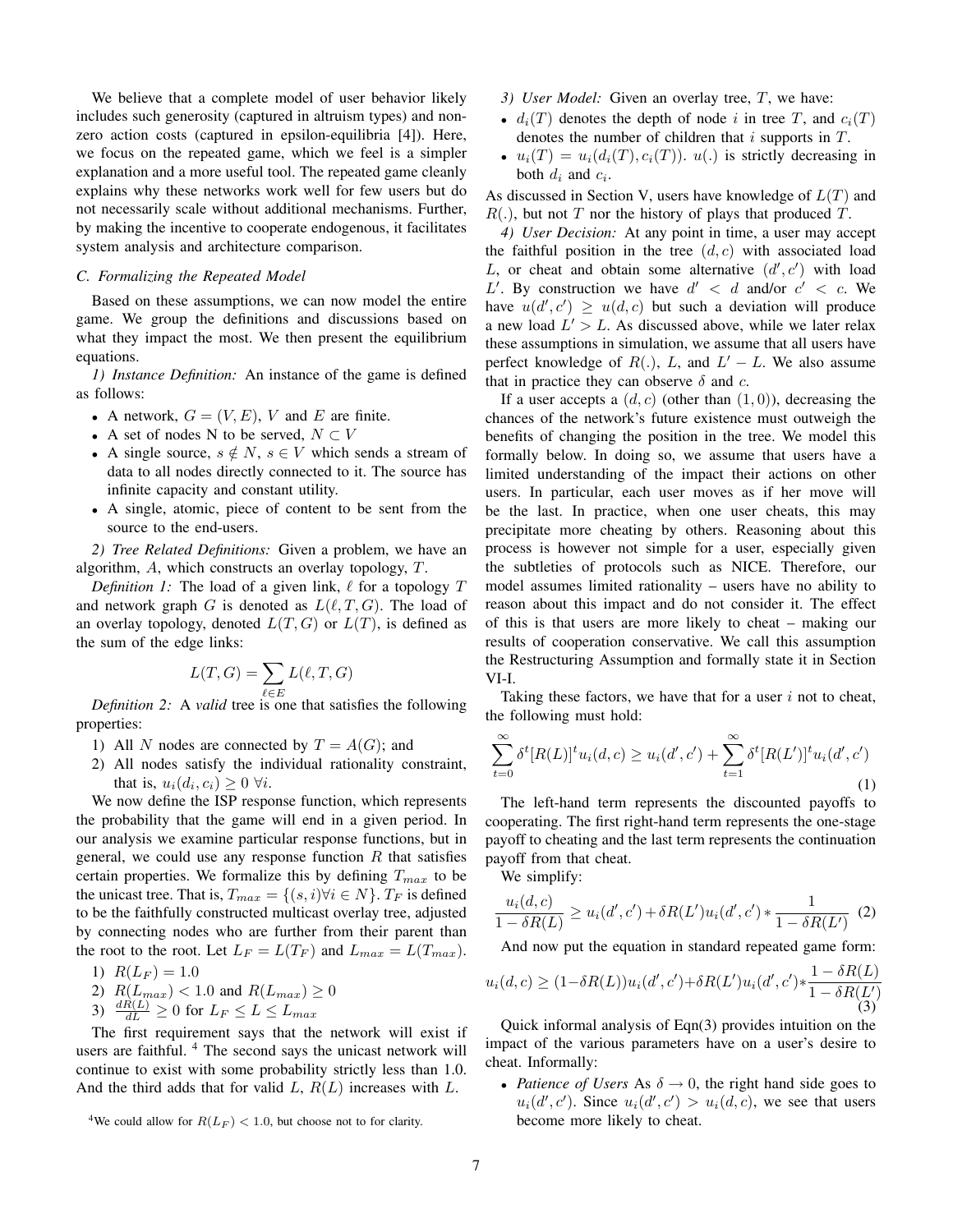- *Benefit to Cheating* The benefit to cheating is  $(u(d', c')$  $u(d, c)$ ). As this increases, the right-hand side becomes large relative to the left, meaning that users are more likely to cheat.
- *Cost to Cheating* By contrast, as the cost of cheating  $R(L') - R(L)$  becomes large, the final term becomes small, making users less likely to cheat.

## VI. THE SIMULATOR METHODOLOGY

This problem of multicast overlays is complex with many variable attributes including the number of players, utility functions, overlay tree topology, and underlying network topology. As a result of this complexity, it is not possible to theoretically analyze the behavior of the entire system. Therefore, we use simulation to better understand the system dynamics and to gain intuition for design.

In this section, we describe a simulator designed to capture and vary these parameters. First, we overview the simulator. We then discuss several key assumptions implicit and explicit in the simulator design.

## *A. Overview*

The goal of the simulator is to model the decisions, actions, and interactions of self-interested user-nodes who are part of a single overlay topology.

- 1) The simulator takes a set of inputs:
	- A synthetic network topology.
	- A user utility function  $(u(d, c))$
	- A number of nodes  $(N)$
	- A discount factor  $(\delta)$
	- A tree formation algorithm
- 2) The simulator randomly selects a source and  $N$  enduser nodes in the topology, and constructs the overlay tree using the specified algorithm.
- 3) Each node learns its depth and number of children and receives a signal of the efficiency of the overlay system.
- 4) The simulator considers each node in the topology and allows it to take action. The permissible actions are: 1) connect to root and 2) drop child.
- 5) Step 4 is repeated until no node wishes to act.
- 6) Statistics are collected and reported.

## *B. Implementation of NICE*

When the tree formation algorithm used is NICE, the simulator uses a custom-built implementation of the NICE protocol. The NICE modules takes as input a network topology, a set of N nodes, a source, and a cluster size parameter  $(k)$ . The simulator then builds the NICE tree, bottom up, using a distance metric of hop count, which corresponds to our definition of load (as discussed in Section V-B). As nodes enter and leave the tree, the NICE module performs the appropriate cluster joins and splits as specified by the protocol. Furthermore, to simulate the limit of the constant refinement process, upon any change to the tree, the tree is rebuilt from the bottom (layer 0) of each rooted subtree.

One necessary modification of the NICE protocol is that we allow for multiple top-layer nodes in steady-state. This is done for multiple reasons. In order that no node has negative utility, the depth of the tree and the number of children of any node must be bounded. Yet, the tree protocol must always allow for additional children of the source as the number of nodes increases. Furthermore, if the NICE protocol did not allow for this, a pathological behavior could result where nodes kept increasing their claimed layer (though fabricated nodes) to claim leadership of the top level, thereby creating an instability in the tree. Finally, note that multiple source children *are* allowed in the standard NICE protocol in cases such as partitioned networks. Therefore, it is possible to for cheating nodes to produce such a topology if they need to.

## *C. Implementation of Cheating*

The simulator allows for two potential cheating actions: connecting to the source and dropping a child. As discussed, there are a variety of ways to cheat and a variety of partial defenses that could be used. Our simulator's implementation of the cheats is designed to be simple but representative.

Nodes are free to connect directly to the source whenever they want. When a nodes does so, it maintains the structure beneath itself. As such, this essentially creates another NICE tree rooted at the same source. This tree continues to follow the NICE protocol.

Dropping a child is a slightly more subtle operation due to the complexity in reconfiguring a tree. While there are multiple subtle ways to drop a child, the simplest is to simply stop sending the child any data. In NICE, the orphaned node would attempt to perform a new leader election within its cluster and connect to the higher layer. However, this higher layer could also thwart the orphan. While it is conceivable that we could detect when the leader at the higher layer would also reject it, this procedure of determining the exact reconnection point can be quite complex. Therefore, for simplicity, when a child is orphaned, the simulator reconnects it directly to the source. Further, after dropping a child, the parent creates an artificial child to avoid receiving a new child. Given this behavior, a parent when considering whether or not to drop a child, first considers the child who would generate the least amount of additional load at the source. This maximizes the expected system lifetime, and hence, the future payoff of the parent.

## *D. Randomization*

For a given experiment (which defines  $N$ ,  $\delta$ , and  $u(.)$ ), each run is defined by a network topology, a source node, and a set of user nodes. The data presented varies the inputs in two dimensions:

- Network Topology: As discussed in Section VI-G, we use three different network topologies. Each is randomly generated by BRITE, with the same parameters.
- Random Seed: Each run is defined by a random seed. The seed determines the source and the users from the network topology. It also defines the order via which the simulator will iterate through the users.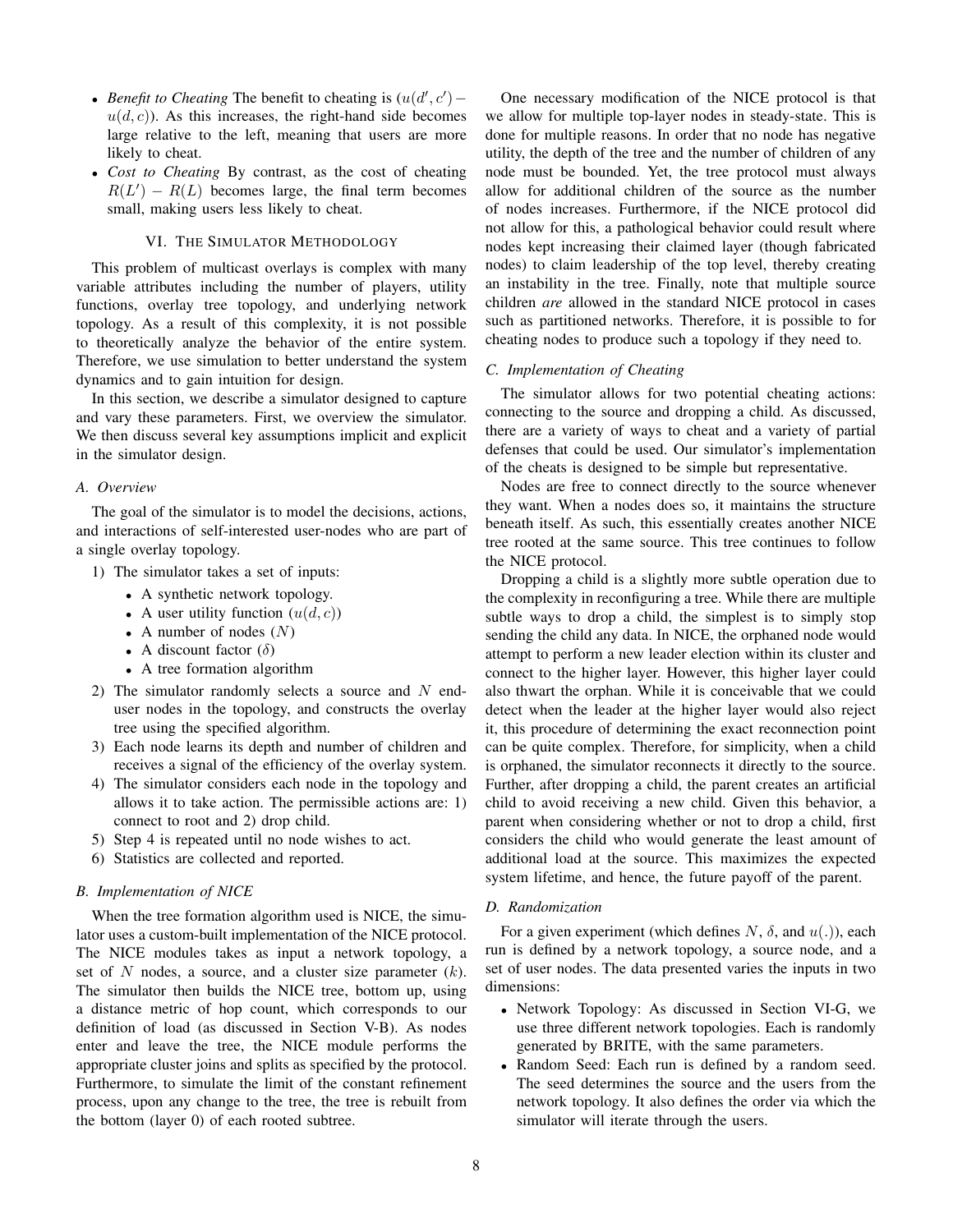Unless otherwise noted, each experiment uses 30 random seeds and 3 topologies for 90 runs per data point. To facilitate comparison, we use the same topologies and seeds across all of our experiments.

Most graphs present only the mean value over the trials. However, the individual trials of all graphs are qualitatively similar. Therefore, we feel that the mean is a sufficient metric, unless otherwise noted.

#### *E. Utility Function*

The assumptions about QoS and the incentive for cheating is embodied in the utility function. We use utility functions of the following form:

$$
u(d,c) = \gamma - \lambda \sqrt{d} - \beta c
$$

where  $\gamma$ ,  $\lambda$ , and  $\beta$  are all parameters configurable in the simulator. The selection of the square root function for the depth is designed to capture the decreasing marginal disutility of increasing depth. The linear function over the number of children is based on the fact that some of the costs of supporting children (e.g., CPU, bandwidth) scale linearly with load. Finally, we have the constant  $\gamma$  term to capture the fact that while depth and children do matter, another important component of the utility function is simply obtaining the content. Unless otherwise noted, the simulations in this paper use  $\gamma = 10$ ,  $\lambda = 1.0$ , and  $\beta = 0.25$ ; in Section VIII-A, we discuss a range of alternate utility functions.

#### *F. Response Function*

The response function of the ISP plays an important role in the behavior of the system. The simulator does not model the actions of the ISP per se, but rather uses the response function when evaluating the utility of different actions. Unless otherwise noted, the simulator uses the following linear response function:

$$
R(T) = \frac{L(UNI) - L(T)}{L(UNI) - L(F)}
$$

where  $L(.)$  is the load operator, UNI is the unicast tree, and F is the tree produced by faithful users.

Section VIII-B presents an analysis of a wider space of response functions, demonstrating the relative insensitivity of the conclusions to the choice of functions.

#### *G. Network Topologies*

To generate the underlying network topologies, the simulator uses the Boston university Representative Internet Topology gEnerator (BRITE) [18] . BRITE uses heavy-tailed models to produce inter-AS and intra-AS models. In our simulations we use the BRITE Barabasi model, a preferential attachment model, for the inter-AS connectivity. For intra-AS (router) connectivity, we use the BRITE Waxman model. All models have 3000 nodes.

#### *H. Alternative Design Decisions*

The simulator, as presented, embodies a few key design decisions and assumptions regarding the approach to finding trees and user behavior within the trees. However, we feel that the conclusions drawn are qualitatively similar to those which would have been obtained from alternative sound assumptions.

One implicit decision of the simulator is to construct trees instead of searching the space of potential trees. For many formation protocols, various faithful trees could be constructed depending on ordering. Once built, the ordering of the cheating could also cause different stable topologies result. Therefore, an alternative approach is to construct all possible topologies and evaluate which are stable. This has two downsides in that it is computationally difficult and also provides little justification for why one topology may arise versus another.

Another key decision is whether or not actions, once taken, are permanent. In practice, when a node cheats, for example, inventing children to move up the tree, this cheat need not be permanent. After some period of time, based on the actions other nodes, the node could choose to become faithful. However, such a strategy would likely be quite complicated for a node to implement effectively. Instead, our model takes the approach that cheating is a permanent decision, though (as described above) after cheating the user may still choose to faithfully implement NICE in her new subtree.

#### *I. Proof of Equilibrium Results*

For simplicity, the strategies used by the agents here do not anticipate the reactions of other players. Therefore, there may be additional, more efficient, equilibria which are possible. In our analysis, we examine properties of the stable points of the simulator – when no user wants to cheat. Under reasonable assumptions, these stable points are equilibrium outcomes even if players had a perfect ability to understand future reactions.

While a formal proof follows, the intuition is relatively simple. Consider an overlay topology  $T^*$  that is stable in the simulator. That is, no player wishes to either root itself or drop a child considering only that action in isolation. If  $T^*$  were not an equilibrium outcome (given perfect foresight), then a player must be able to make a beneficial move, considering the reactions of the other players. Since the only difference between these two cases is the other players' reactions, this requires a player  $i$  to be able to move in a way that precipitates a move by another player,  $j$ , which is beneficial to  $i$ . We can show that under reasonable assumptions, this is impossible.

In this paper we consider two tree formation protocols, NICE, which has been already presented, and Naive Min Cost, which we present in Section VII-B.1. One salient feature of NICE is that while most changes to not affect the tree, some changes, over time can produce intricate reorganizations. Thus, in rare cases, it may be possible for a node to move which causes the protocol to further rearrange the tree in a way that benefits the node. We call such events *beneficial induced restructuring events*. In practice, not only are such events relatively rare (since it involves at least two cheating moves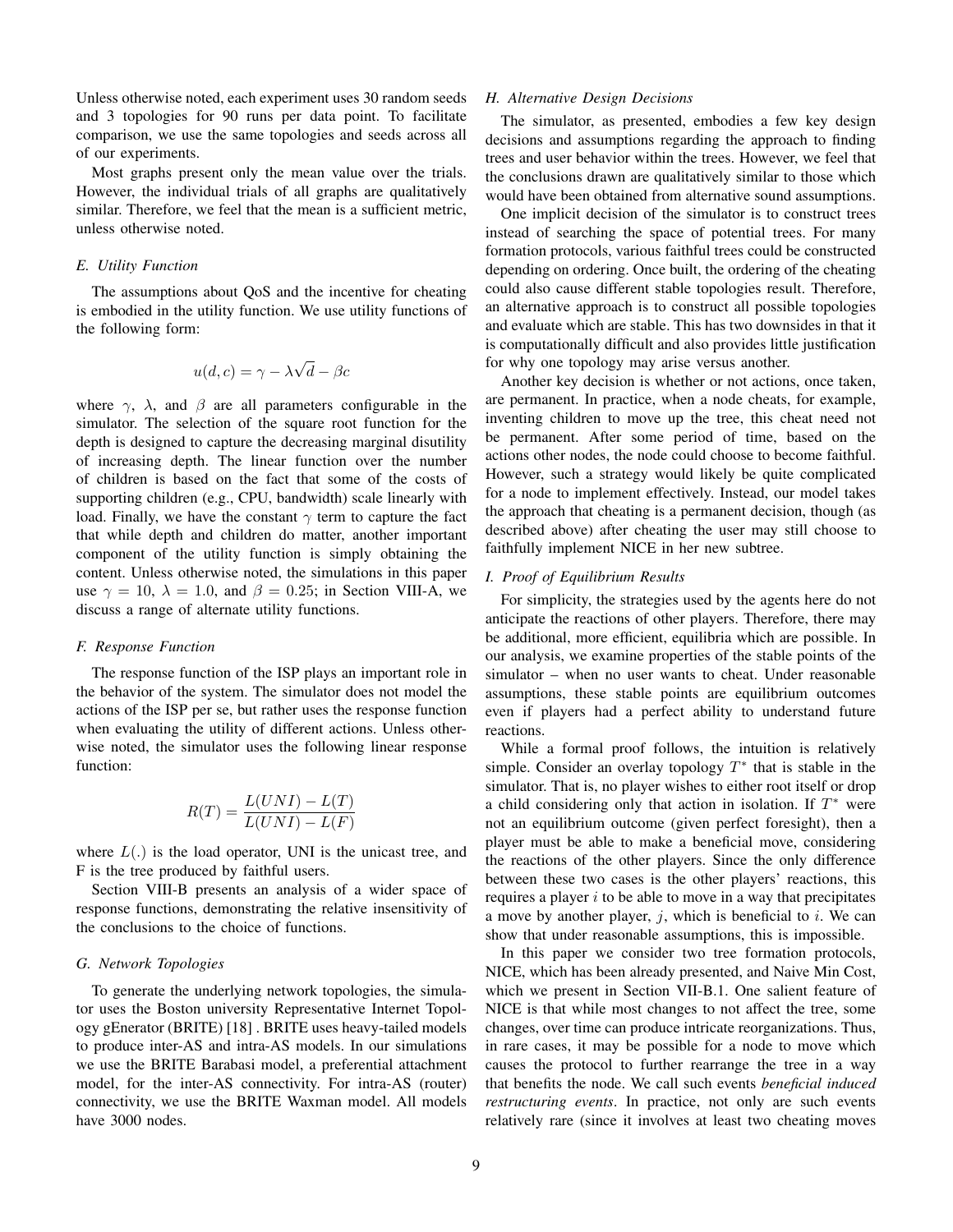leading to a positive outcome), it would also be very difficult for a node to properly foresee such a move. Further, the move will likely need to involve nodes not nearby in the tree as simple moves (like disconnecting from the parent or having a child leave) can be accomplished directly by the node. We therefore feel the following assumption is very reasonable:

**Restructuring Assumption**: We assume that no node can cause a beneficial induced restructuring event. That is, there is no action for any player  $i$  that initially reduces her total payoff, but induces the tree-formation protocol to restructure the tree, which in turn induces some node  $j$  to cheat, and finally results in a topology where the discounted payoff to  $i$  is greater than in the original topology.

Again, this assumption is only needed for protocols like NICE which attempt to re-balance the tree. For protocols which produce a static tree or for architectures in which there is no tree formation protocol, this assumption is not required. We can now use the restructuring assumption to formalize the preceding argument into the following theorem.

*Definition 3:* Let  $\alpha$  be the strategy represented by the logic of the simulator. That is,  $\alpha$  prescribes that i moves from  $(d, c)$ to  $(d', c')$  iff:

$$
u_i(d, c) \ge (1 - \delta R(L))u_i(d', c') + \delta R(L')u_i(d', c') * \frac{1 - \delta R(L)}{1 - \delta R(L')}
$$

Further, per the implementation of the simulator,  $\alpha$  first considers rooting itself and then considers child drops, in order from the least rooting cost to the most.

**Theorem** 1: Let  $T^*$  represent a stable point for players in the simulator (playing  $\alpha$ ). Assume that the restructuring assumption holds. Then, starting from  $T^*$ , always playing "Stay" is a Subgame Perfect Equilibrium.

*Proof:* The action space available to each node is {Drop Child  $j$ , Root Self, Stay}. Assume that the strategy of all players always playing "Stay" is not a subgame-perfect equilibrium. Then, there must be player  $i$  who can improve her payoff by deviating from this strategy at some point in time. Consider the first player  $i$  who can profit from a deviation; it follows that  $i$  can profit from the deviation in the first round after reaching topology  $T^*$ , because "Stay" plays do not alter the state of the game. Let us call the deviating action – which must be "Root Self" or "Drop Child"  $- D$ 

Let  $x$  be the total payoff to node  $i$  from playing "Stay", and let  $x'$  be the total payoff to node i from playing D, *assuming that all other nodes continue to play "Stay"*. But this is exactly what the simulator examines and by definition it already considered and rejected  $D$ . Thus, if  $T^*$  is stable in the simulator, it must be the case that  $x \geq x'$ .

Now let us consider the impact of playing  $D$  on other nodes. Let  $x''$  be the payoff to i, taking into account the impact of playing D on other nodes. Using the restructuring assumption, this payoff cannot be greater than  $x-$  there are no indirect benefits to i. Thus, we must have  $x \geq x''$  – contradicting the assumption that D was a profitable deviation.

#### VII. CORE RESULTS

In this section, we present the three core results from the simulator and discuss their significance for system design. Our three core results are:

- 1) System efficiency decreases with  $\delta$ .
- 2) System efficiency decreases with N.
- 3) For the NICE protocol, under reasonable assumptions system efficiency for sufficiently impatient users increases with  $k$ , the cluster size.

The first two results are fundamental to the thesis of this paper and validate our basic assumptions and model – that concerns about future existence can mitigate cheating in the absence of external enforcement mechanisms. This is in line with standard repeated game results. The third result is novel insight gained specifically from this problem. In short, we find that the NICE protocol naturally exploits the tradeoff between depth and number of children by assigning nodes at higher levels more children. This means that with even mild amounts of selfishness, NICE trees can outperform a centralized mincost spanning tree protocol. Further, since this tradeoff is already an explicit parameter in the protocol (cluster size), it can be adjusted in various ways.

To provide insight and intuition, the results presented in this section consider a simple model. In particular, we consider the basic utility function (from Section VI-E), no noise, and linear reaction curve. In Section VIII, we relax these assumptions to show that the main conclusions are robust to a wide range of operating environments consistent with our base assumptions.

Many of the graphs in this section plot the impact of a particular parameter on system efficiency. Efficiency in this context is defined to be the fraction of the improvement provided by the overlay that is realized in the face of selfish users. Formally, we define it as:

*Definition 4:* The efficiency of a particular tree, T, is defined as

$$
\frac{L(U)-L(T)}{L(U)-L(F)}
$$

where  $L(.)$  calculates the network load of a tree, U is the unicast tree, and  $F$  is the overlay tree for the same network and users, with all users being faithful.

## *A. Cooperation in Practice*

As expected, system efficiency decreases with  $\delta$ . This can be seen simply in Figure 2, which examines a topology of 50 nodes.<sup>5</sup> The steep slope as  $\delta \rightarrow 1.0$  results from the  $\frac{1}{\delta}$  terms in Equation (3). It is also useful to note that  $\delta = 0$  corresponds to the negative result from the one-shot game presented in Section IV.

Our second core result is that efficiency decreases with the number of nodes. This is important to understand as it is an important dimension to consider for scalability concerns. Figure 3 builds on Figure 2 by adding  $N = 10$  and  $N = 100$ . Increasing  $N$  has two impacts on efficiency – it increases the

<sup>&</sup>lt;sup>5</sup>As discussed previously, each data point represents the average of 90 separate randomly generated trials.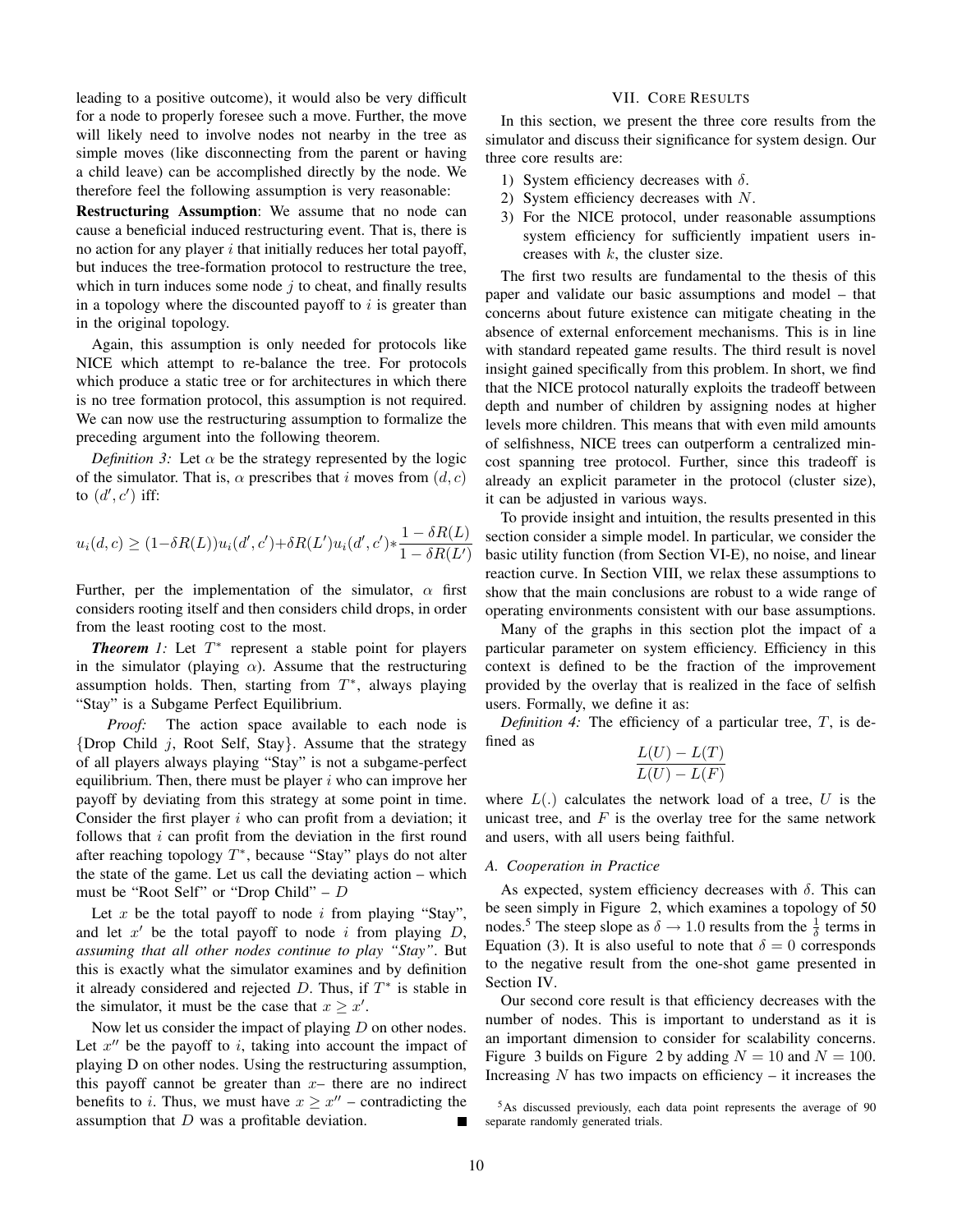

Fig. 2. Efficiency versus Delta. Note that  $\delta = 0$  corresponds to the one-shot game.



Fig. 3. Efficiency versus Delta for  $N \in \{10, 50, 100\}.$ 

minimum  $\delta$  at which cheating occurs and increases the rate at which efficiency approaches zero.

An alternative way to view the impact of the number of users is to examine the maximum value of delta such that efficiency falls below a given threshold. We define this critical point to be the "breaking point." Figure 4 plots the breaking point as a function of delta with a threshold of 15%. For example the graph contains the point (0.94, 100). This means that with  $\delta = 0.94$  the maximum number of nodes in a network such that the efficiency is at least 15% is 100. As would be expected, the curve is very steep as  $\delta \rightarrow 1.0$ .

## *B. Robustness of Tree Formation Protocols*

The first two core results beg the question *"How does the shape of tree impact its robustness given impatient users?"* Of course different tree formation algorithms and protocols can form trees with vastly different structure. Thus, instead of heavyweight mechanisms (e.g., payment schemes or monitoring) an alternative approach to building more robust trees is to alter the protocol or algorithm appropriately.

*1) NICE vs Naive Minimum Cost Spanning Tree:* To begin our analysis, we compare NICE to a centralized algorithm which creates the minimum cost spanning tree. As in [19], this centralized algorithm may be run at the source and with faithful nodes, will minimize the cost metric, network load. Since selfish agents can perturb the tree, we instead call this algorithm Naive Min-Cost Spanning Tree (NMC).

There are however several ways in which a node can cheat this centralized algorithm, depending on the particulars of the



Fig. 4. Breaking Point as a Function of  $\delta$ . The breaking point is the minimum value of  $N$  such that efficiency falls below  $15%$ 



Fig. 5. Performance of Naive Min-Cost vs NICE. While the NMC is superior for faithful users, with even modest discounting NICE performs better.

algorithm. If the nodes simply report their distances, as in [19], then a cheating node can deflate its distance to the root and inflate its distances to its neighbors [17]. Alternatively, if the algorithm limits the number of children assigned to a node, the basic NAT-based Sybil attack will enable the node to have no children. Further, if the algorithm attempts to minimize or otherwise bound the depth of the tree (to reduce stretch or to preserve quality), the NAT attack will enable a node to connect directly to the root. For the purposes of this analysis, we assume that one or more of these techniques will permit the action space that we simulate for  $NICE - a$  node can drop any children and/or connect to the root if desired.

Not surprisingly, for  $\delta = 1.0$ , NMC outperforms NICE, as can be seen in Figure 5. The fact that NICE performs worse is based on the fact that NICE makes myopic decisions based on only local information. However, note that as in [2], NICE still performs relatively well.

However, we see that NICE is far more robust, and thus far more efficient, when faced with selfish users. Figure 5 plots the load on the network for both NMC and NICE relative to the load of the minimum cost tree, varying delta.<sup>6</sup> While the NMC algorithm outperforms NICE for  $\delta = 1.0$ , its efficiency rapidly decreases. NICE is therefore able to perform better for a wide range of  $\delta$ .

Careful inspection of the tree structure lends insight into why NICE is robust but NMC is fragile to selfishly minded users. With the NICE trees, a cluster leader at depth  $k$  is by

<sup>&</sup>lt;sup>6</sup>Because we are comparing two different topologies, we plot load on the y-axis.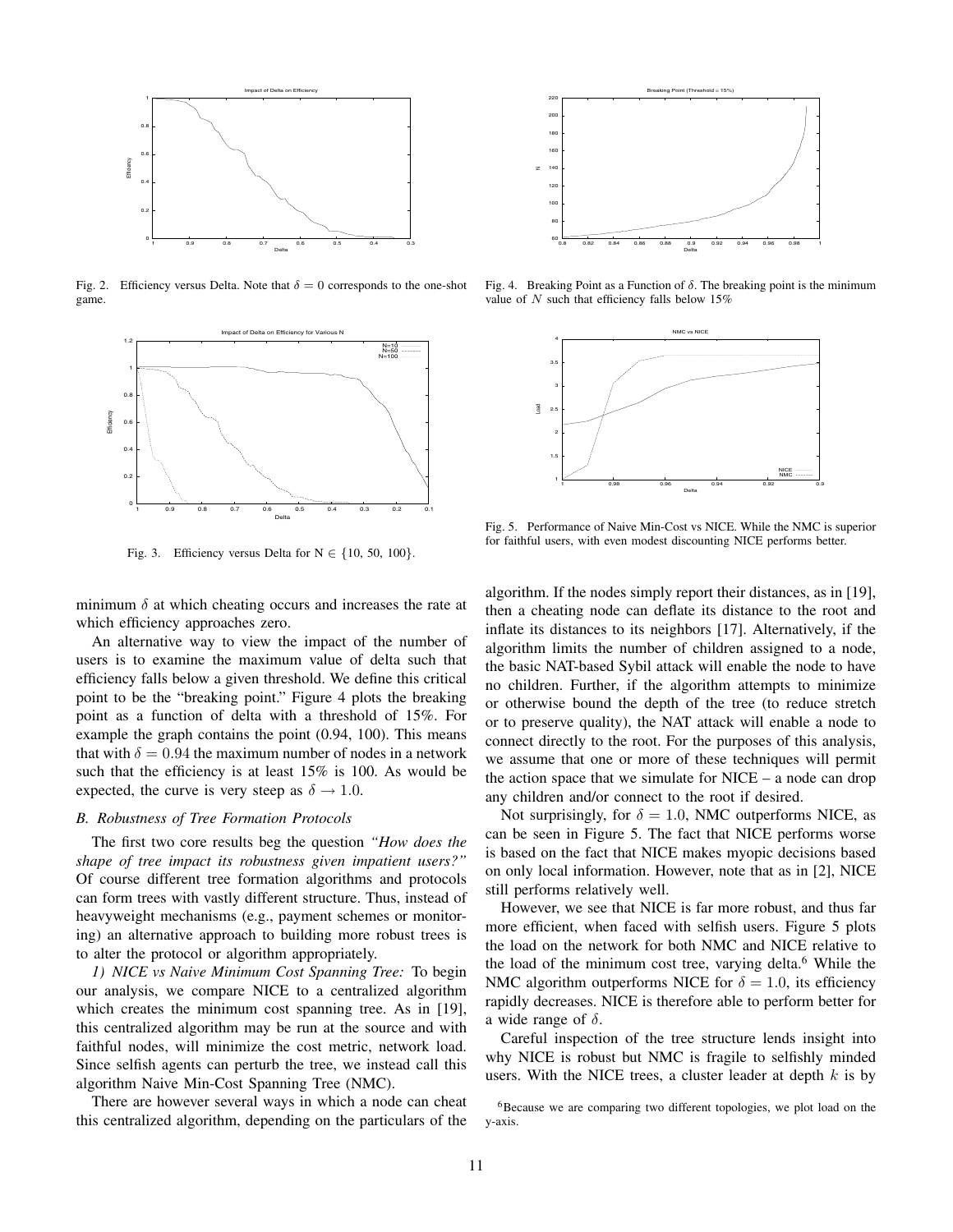

Fig. 6. Utility Distribution for NMC and NICE at  $\delta = 1.0$ . NICE induces homogeneity across positions in the tree.



Fig. 7. Load of NICE versus Cluster Size (k) at  $\delta = 1.0$  (normalized to the load of NMC at  $\delta = 1.0$ .)

definition a cluster leader at all depths  $k' > k$ . As such, the benefits to being higher in the tree are mitigated by supporting more children. In contrast, the minimum cost tree has no such guaranteed structure. While of course it is possible by sheer luck to have a robust topology, this is unlikely. We can further appreciate this relationship by looking at the distribution of utilities in the faithful trees. Figure 6 the per node utilities (bucketed to the integer value) of the node at tree-creation time. Here we see that the disparity in user utilities is greater for the NICE algorithm ( $\mu$  = 8.37,  $\sigma$  = 0.54) than for the Naive Min-Cost Algorithm ( $\mu$  = 7.46,  $\sigma$  = 0.61).

*2) Applying the Lessons to NICE:* This intuition can be used to increase the robustness of NICE itself. A structured tree where nodes near the top are asked to bear an appropriate fraction of the burden is more robust against user incentives. This suggests that just as we gained robustness moving from NMC to NICE, we can, in some cases, also gain by increasing the cluster size.

Recall from Section II that the cluster size of the NICE algorithm defines the tree structure and the efficiency of the tree when users are faithful. Figure 7 depicts this relationship. In general, we find that low k, 2 or 3, minimizes load. (While [2] and [17] do not present an analysis of load, they do use



Fig. 8. Load of NICE  $k \in \{2, 8, 32\}$  and NMC versus  $\delta$  (normalized to the load of NMC at  $\delta = 1.0$ .)

 $k = 3$ .) Obviously for  $k > N$ , we essentially have a unicast tree with the source sending the stream to one node who then sends it to everyone else. For  $N > k > 3$  efficiency degrades.

However, Figure 8 shows how load scales as we decrease delta for various  $k$  and the NMC algorithm. A load of 1.0 represents the load of NMC at  $\delta = 1.0$ . The topologies with larger k degrade less perform worse for faithful users but degrade significantly less as  $\delta \rightarrow 0$ . This suggests that over a range of  $\delta$  values, while increasing  $k$  may decrease efficiency for faithful users, it can be used to increase the robustness – and thus the realized efficiency – of the system.

## VIII. INSENSITIVITY OF RESULTS

While the previous section examines a single model, the core results and intuition presented apply to a much larger space of assumptions. In particular, for simulation, we had to assume specific forms for the utility function and the response function. In this section, we investigate to what extent our results are artifices of our specific assumptions, and to what extent they capture general characteristics of the system itself. To do this, we study the impact of changing the parameters of the utility function and the shape of the response function, and also of adding noise to the response that users receive about the performance of the system. For each change, we find that the key qualitative results are unchanged, although the quantitative results do change.

#### *A. Changing the Utility Functions*

Recall that the utility function used in the paper thus far is:

$$
u(d,c) = \gamma - \lambda \sqrt{d} - \beta c
$$

with  $(\gamma, \lambda, \beta) = (10, 1.0, 0.25)$ . This function captures our assumptions regarding the importance and direction of depth and number of children on the user's experience. However, the intuition and conclusions presented extend to a large class of utility functions that correspond to our assumptions.

Figure 9 plots efficiency versus delta for a variety of parameter settings for the utility function. (Each utility function is represented in the legend by a ( $\gamma \lambda \beta$ ) tuple.) As the parameter values increase, the rate at which efficiency diminishes also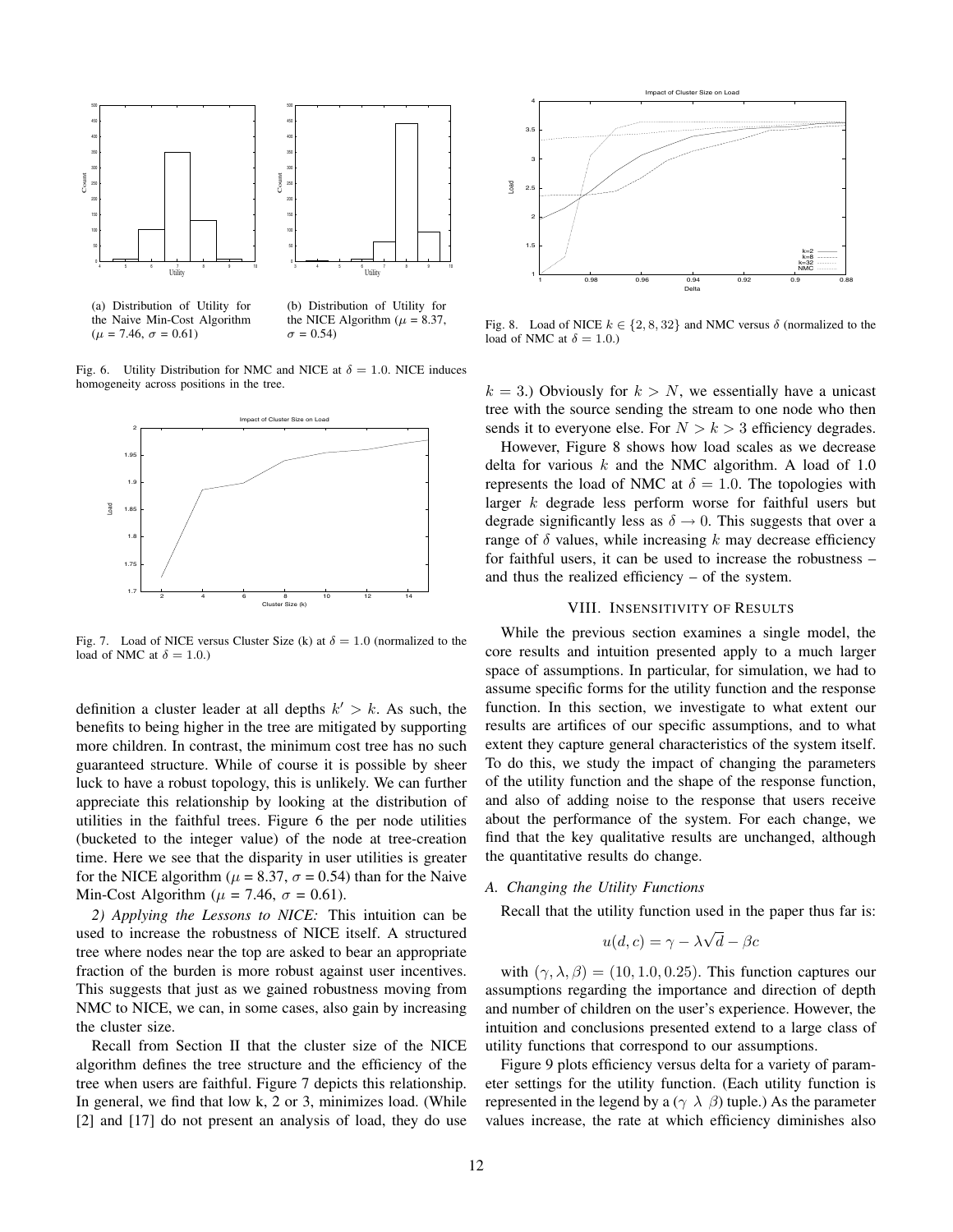

Fig. 9. The relationship between efficiency and delta for N=100. Each line is represented by a  $(\gamma \lambda \beta)$  tuple.



Fig. 10. Sensitivity of k with Alternative Utility Function

increases. This is as expected as higher parameters correspond to a greater incentive to cheat, and vice versa.

We also examined the impact of the utility function on the relationship between  $k$  and efficiency, over the same range of utility functions. In all cases, we found that at  $\delta = 1.0$  the smaller values of k perform better. However, as  $\delta$  increases, this performance difference can significantly diminish, and in some cases become inverted. Due to space constraints, we only include the graph for the parameter values  $(10, 1, 0)$ in Figure 10. (Note that the scales have been adjusted as appropriate to provide a clearer view of the data.) In this case, as with our original utility function,  $k = 8$  is the most efficient value over a large range of  $\delta$ .

We also consider the extreme end of the parameter spectrum with  $\beta = 0.5$  and  $\beta = 0.75$ . For perspective, moving from a depth of  $d = 2$  to  $d = 1$  increases utility by  $\sqrt{2} - \sqrt{1} \approx 0.41$ and from  $d = 3$  to  $d = 2$  is  $\sqrt{3} - \sqrt{2} \approx 0.32$ . Therefore,  $\beta = 0.5$  implies that dropping a child is always more important than moving up the tree and that for  $\beta = 0.75$  it's more than twice as important to drop a child than to move from depth 3 to depth 2. Since it hard to support children in this space, it is not surprising that  $k = 8$  and  $k = 32$  perform relatively poorly. However, even here, we found that the gap between  $k = 2$  and the other settings diminishes quickly and that for a range of  $\delta$ ,  $k = 32$  outperforms  $k = 2$ .



Fig. 11. The Impact of Different Response Functions on Efficiency and Robustness

#### *B. Alternative Response Functions*

The analysis above uses a linear reaction curve. This embodies the assumption that all load is equally harmful and noticed. In some circumstances, a threshold-like behavior might be more appropriate: As the load increases, there is initially no effect on the expected lifetime of the system, but if the load crosses a critical value, the expected lifetime drops sharply. In this section, we use a parametrized sigmoid function to explore the range between linear and threshold functions:

$$
r(x) = 1 - \frac{1}{1 + exp(\omega(x - .5))}
$$

The  $\omega$  parameter serves to modulate the slope of the function; for higher  $\omega$ , the response is more non-linear and threshold-like.

Figure 11 plots efficiency versus delta. Here we see two effects of the sigmoid. The flat, initial, region of the response function causes an increased amount of initial cheating. However, the sharp drop in the probability helps to induce cooperation and faithfulness. As  $\omega$  increases, both of these factors become more prominent.

## *C. Information and Noise*

The simulator embodies two key assumptions about information. First, we assume the nodes have perfect information about the current level of efficiency in the network. Second, we assume that the nodes perfectly understand the reaction curve. It is more reasonable to assume that in practice, the nodes will have a noisy signal of both.

To implement such noise in the simulator, we introduce a noise term,  $\epsilon \in [0, 1]$ . Instead of assuming that the load signal,  $\ell$  is correct, the agent treats the signal as noisy and instead assumes that the true load,  $\hat{l} \in U(\ell - \epsilon \Delta, \ell + \epsilon \Delta)$  where  $U(.)$  is the uniform distribution and  $\Delta = L(U) - L(F)$ , the improvement over unicast provided by faithful users. Therefore, when evaluating the current and/or potential scenarios, the agent will take the expected value over this range.<sup>7</sup> While other noise

<sup>&</sup>lt;sup>7</sup>There are two important implementation notes. First, the expected value is calculating by evaluating the given function at a discrete number of points in the range and averaging. Second, only points in the range [L(Faithful), L(UNI)] are considered. For points outside that range, the nearest end-point of the range is used.